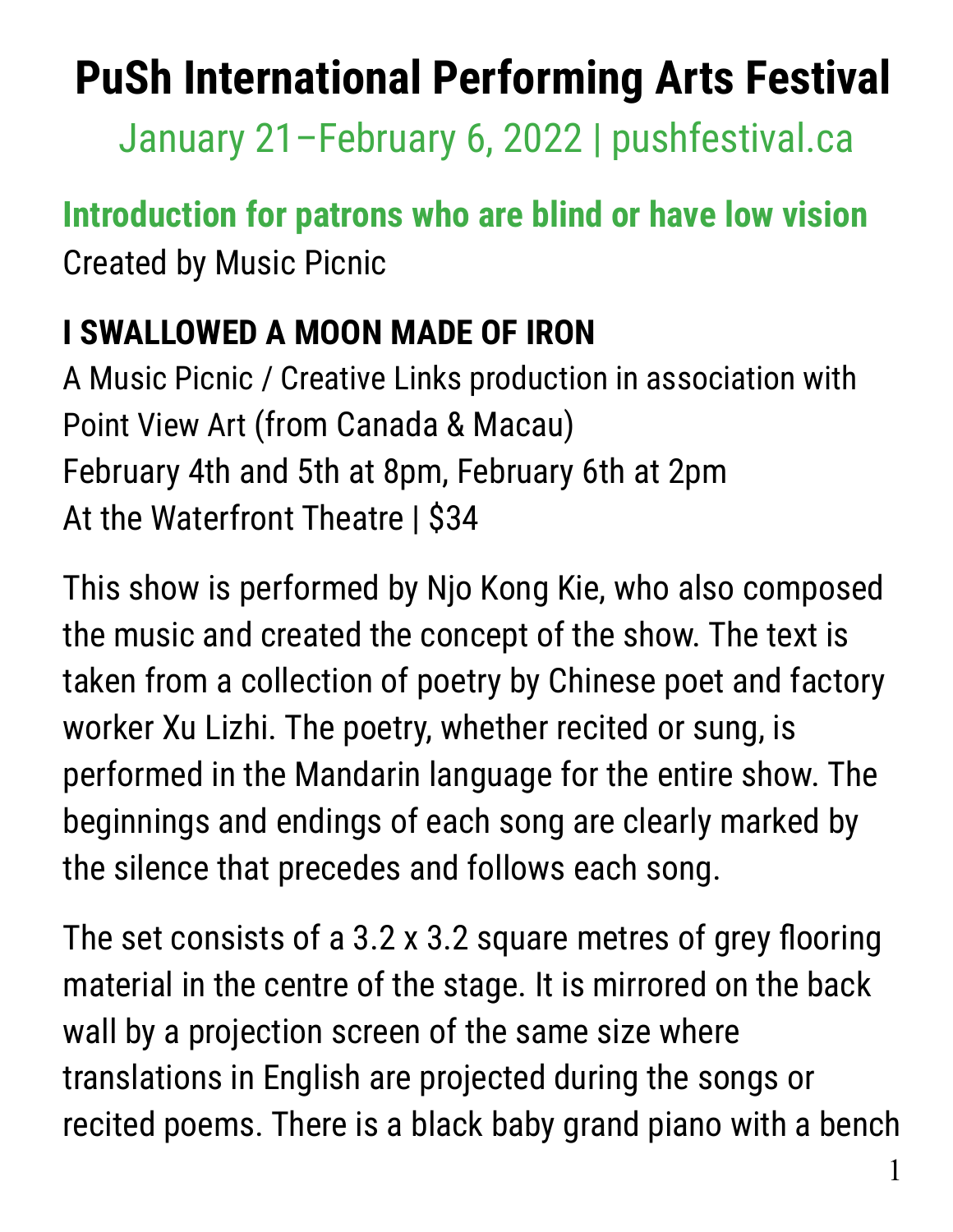in the upper left side of the square, a small metallic box is on the floor outside of the square at the downstage left side. The performer, Kong Kie, a medium sized Asian man with dark silver-streaked hair in a ponytail, is dressed in a grey loosely fitted linen shirt and black trousers with black kung fu slippers on his feet.

Throughout the show there are projections of images, along with the English translation of the poetry on the rear screen. The lights will also change to highlight different parts of the stage. The performer gets up and moves around the stage frequently during the show. At one point he picks up the box from the floor, moving it first to the piano, and then holding it while staring out at the audience for a few minutes, before hanging it from a line suspended from the ceiling so that it appears to be floating in the air.

The projections on the rear screen vary. They include the images of birds flying in the sky, the interior and exterior of a house in China. There are images of people, of close up of rusted metal and brick wall, of water and waves and of a buddha statue in front of a colourful painting. These projections are coordinated with the music in various ways. While the projections generally appear at the back wall, in one